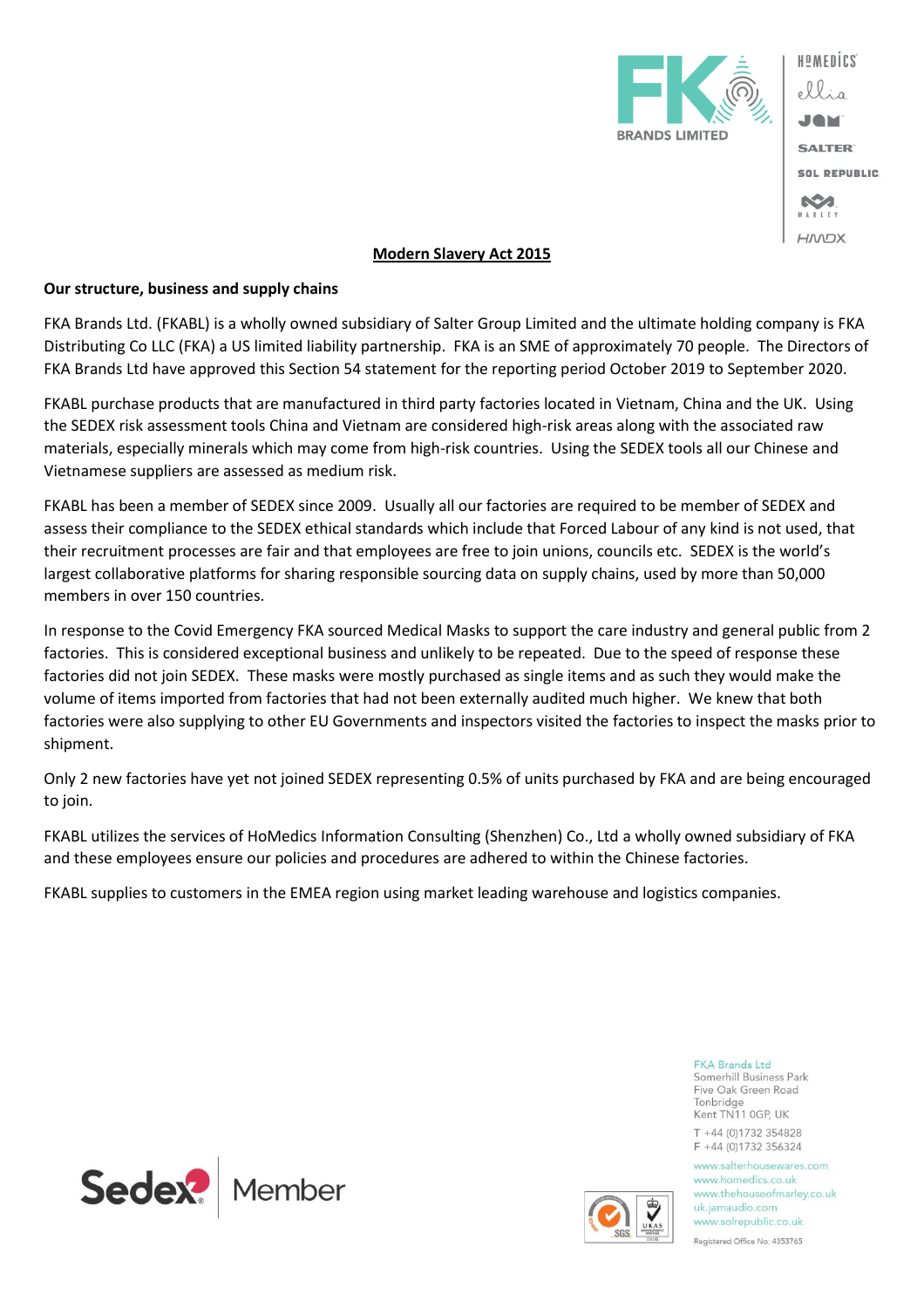

HŌWEDİCS. JAM **SALTER SOL REPUBLIC. NV** 

**HMDX** 

## **Our policies in relation to slavery and human trafficking**

Before a purchase order is placed with a new factory they must sign and agree to our terms and conditions which require that no forced labour of any kind be used in the manufacture of our products. These conditions include our Ethical Policy which can be found [here.](https://www.homedics.co.uk/ethical-policy) Our conditions are generally updated annually. All our manufacturers have signed our terms and conditions in the last 24 months.

## **Our due diligence processes regarding slavery and human trafficking in its business and supply chains**

To ensure adherence to this requirement FKABL has the following processes in place:

• All FKA staff that regularly visit our suppliers, conduct UK recruitment or appoint contractors are trained to spot signs of forced labour. We use training modules supplied by the Safety Media and SEDEX platforms.

• Factories are audited by FKA employees before approval is given for the factory to become a supplier to FKABL and audited at least every 2 years.

• Other Chinese FKA employees such as Expeditors and Pre-Shipment Inspectors regularly visit the factories, are required to look for signs of any forced labour and must report any concerns.

• FKABL employees from the UK and FKA employees from the USA also visit the factories, they are required to look for signs of any forced labour and must report any concerns. These include the Senior Management, Quality & Compliance, Operations and Marketing. Due to the Covid Emergency it has not been possible to conduct the same number of visits in this reporting period. FKA have supplemented the onsite visit where possible with remote sessions with our suppliers and these will continue into the next reporting period.

- The Employee Handbooks detail our whistleblowing policies.
- If FKA detected the use of Forced Labour in any of its suppliers FKA would:
	- Immediately stop all production
	- Work with the factory on a corrective action plan
		- If a plan could not be agreed upon, we would remove the supplier from our Approved Supplier List.
	- Notify our Trade Associations
	- If necessary, notify the local authorities and provide any evidence obtained by FKA

• Our factories are also used by other leading global manufacturers and retailers who also conduct similar audits to FKA.

• FKABL supplies leading UK retailers who require many of our factories to be independently audited to SMETA standards by reputable EU based auditors (Intertek, BV, TUV, SGS, UL etc.). In 2015, 66% of our volume came from these audited suppliers; this has grown to 96% of our suppliers in 2020.

> **FKA Brands Ltd** Somerhill Business Park Five Oak Green Road Tonbridge Kent TN11 0GP, UK T +44 (0)1732 354828 F +44 (0)1732 356324



www.salterhousewares.com www.homedics.co.uk www.thehouseofmarley.co.uk uk.jamaudio.com www.solrepublic.co.uk Registered Office No: 4353765